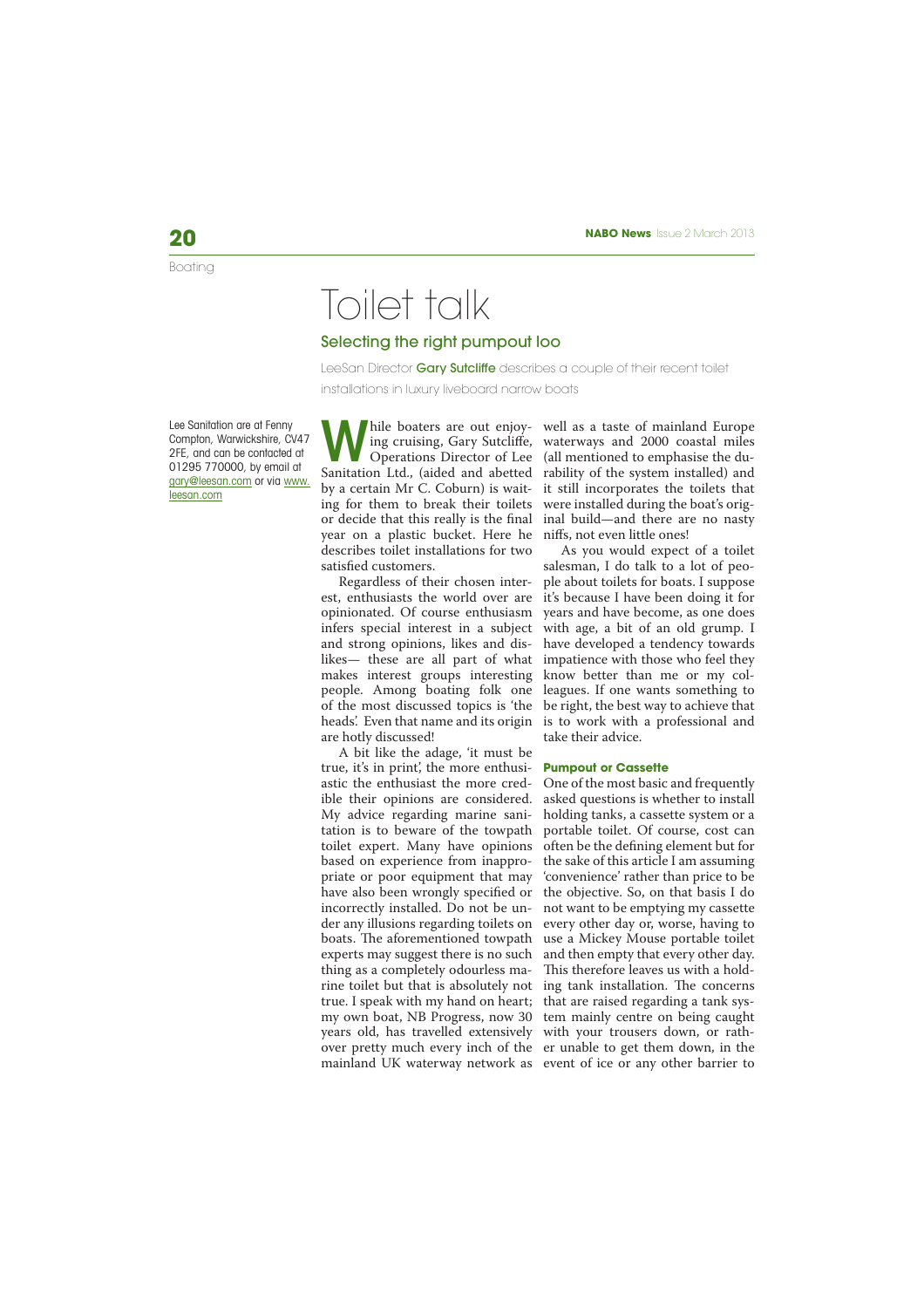Boating: Lee Sanitation

reaching a pump out station. If that is for selecting these the concern then carry a small port-toilets which feaable toilet for peace of mind. I have ture minimal wadone so for 30 years and it has never been used! Of course, there is the issue of the cost of pump-outs but we is that the tank is have already agreed that this article pumped out about is about convenience and comfort, not economy. I have not mentioned composting toilets because in practice they are most unlikely to suit normally allow an 'upmarket' narrowboat owner. greater duration The idea sounds great but they are a compromise for those whose boats can't be moved at all and are miles admit to being from a foul sewer.

I would like to introduce two of their toilets! A customers, Couple A and Couple simple 'Tankwatch B (see how creative toilet salesmen One' gauge gives a can be!) They are both liveaboards. red light when the Both craft are in the top echelon of tank is nearly full, narrowboats and their different toi-but they know by let systems are from two types available, offering slightly different facilities depending on individual boating and perhaps personal habits.

### **Couple A**

Couple A had their boat built for them in 2001. She is a bespoke boat so they were very closely involved with every aspect of the design and planning and, since they were going to live on board permanently, their decisions about the toilet arrangements were a major consideration, not least because of a medical condition which makes this even more relevant. After much research and discussion with their builder, the couple decided to ask a toilet specialist to work with them to plan, design, supply and commission a vacuum powered system with two 'vacuflush' toilets discharging into a 100-gallon holding tank. As live-aboards who need to move their boat to a pumpout station for tank emptying, tank size and flushing water consumption were serious considerations

ter use.

The end result once every three weeks. The tank capacity would between pumpouts but they both enthusiastic users experience and the job is one of easy routine. The holding tank is stainless steel, provided by the boat builder, and was designed with

and were a large part of the reason appearance and a vacuum system a sloping bottom and a small sump to ensure maximum efficiency of pump-out. The vacuum generator which powers both toilets is remotely sited under the floor in the wardrobe with maintenance access via a removable panel, although the skipper says that apart from replacing the pump plunger about every five years they never really needed to touch it. The only breakdown was caused by a visitor who dropped a bracelet down the toilet, requiring sequential dismantling of the pipework till the offending item was found. The lady of the boat says that they decided on the toilets because they wanted them to be as close as possible to domestic ones in size, quietness of operation, comfort, ease-of-use and





Vacuflush Toilet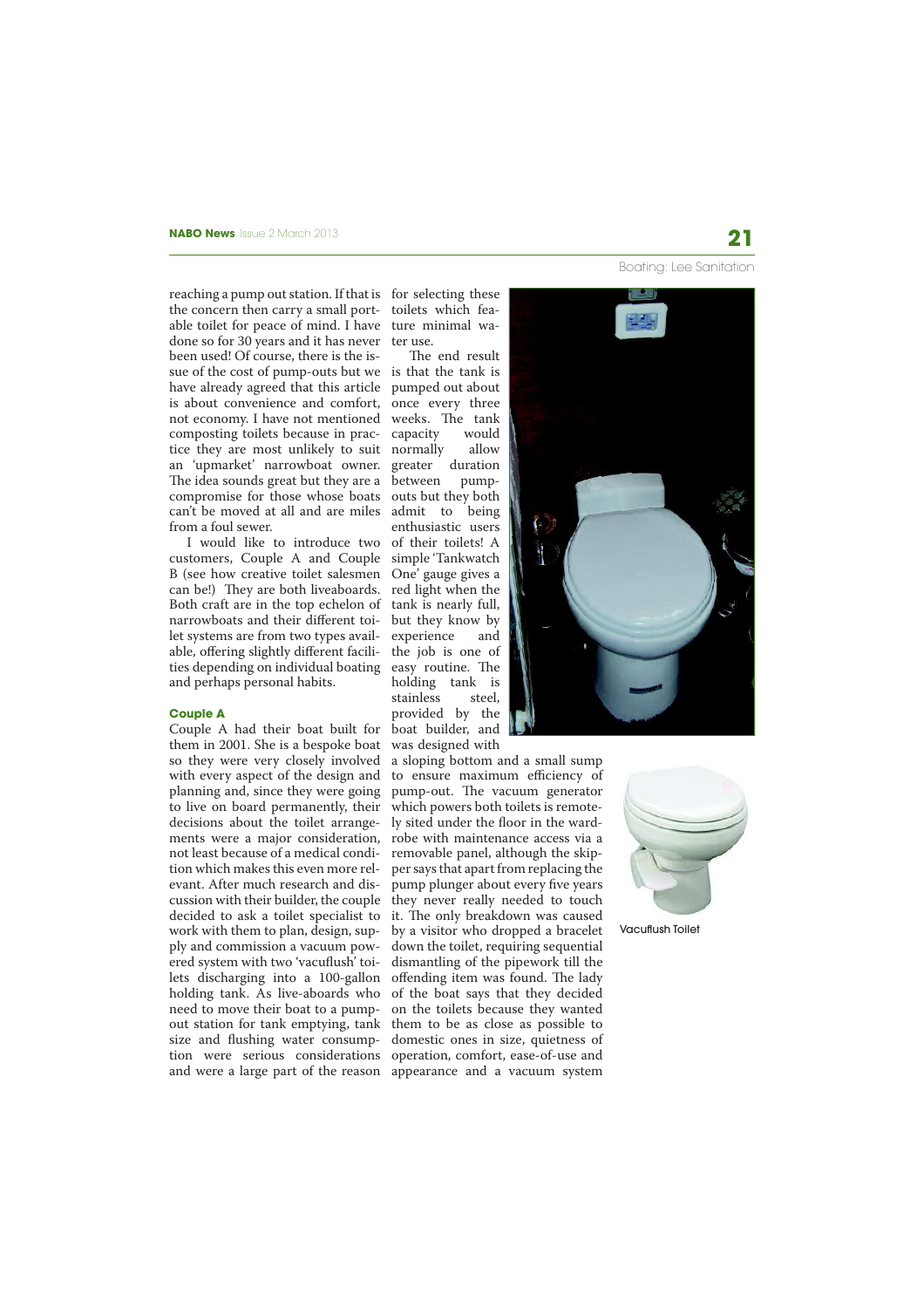Boating: Lee Sanitation



# **22 NABO News** Issue 2 March 2013

because it maximizes the holding tank capacity. A holding tank system was chosen because the couple did not want to be dragging a cassette a quarter of a mile up a rough track on a daily basis to empty it. Last year however, with six inches of ice on the canal, they did have to use a basic portable toilet for a few days, as they were completely frozen in and could not motor to the pump-out station. They comment that this is the first time that this has ever happened since they lived there. Having to use a 'plastic' toilet for only a few days was certainly preferable to 365 days a year. The boat is not on mains power so apart from a 2.5kVA generator, used to occasionally run highconsumption electrical equipment and re-charge the batteries, everything else is operated on  $12V$ . This system is also maintained by a large solar panel. This was the first toilet system of its kind that the builder had installed so they asked us to work closely with them through all stages of planning and we even went back to the yard to commission it on completion. Ongoing maintenance consists of occasional treatments with a commercial de-scaler which has now eliminated a scale problem that built up over some years.

The couple say that they are delighted with every aspect of the equipment and installation and really do feel that, apart from their occasional pump-out trips, they have the best of all worlds and something that is about as close to a domestic installation as it's possible to get, without heavy use of flushing water and the inconvenience that would cause.

## **Couple B**

Couple B are also committed liveaboards but had a different challenge and made some different decisions, and, because they took advice from us, say that they are absolutely de-